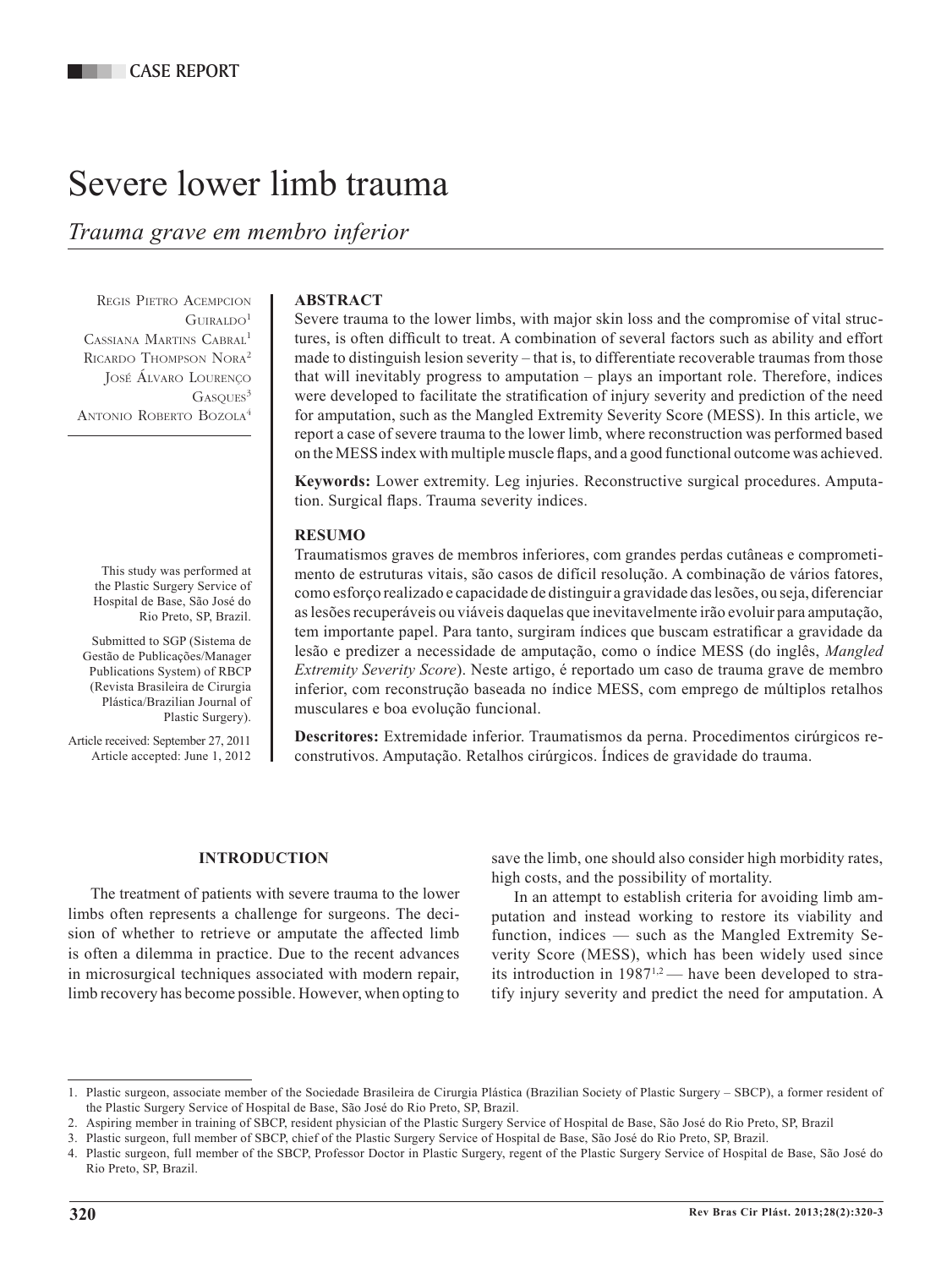MESS of  $\geq$  7 indicates a positive predictive value of 100% for amputation<sup>3</sup>.

In the present study, we aimed to report the case of a patient who experienced severe lower limb trauma in which reconstruction was based on the MESS index and involved the use of multiple muscle flaps.

### **CASE REPORT**

A 72-year-old woman presented with hypertension after being hit by a truck. No loss of consciousness was reported. The patient was initially treated at the Santa Casa de Votuporanga, located 89 km from São José do Rio Preto, and was hemodynamically stable with a score of 15 on the Glasgow coma scale. She was directed through the Central State Vacancies for evaluation of a serious injury in the right leg (Figure 1).

On admission to the Hospital de Base, São José do Rio Preto, the patient exhibited stable vital signs, blood pressure of  $96 \times 56$  mmHg, heart rate of 70 beats per minute, respiratory rate of 18 breaths per minute, and Glasgow coma score of 15. Upon examination of the lower limbs, crushing and degloving of the right lower limb at the infragenicular level with exposure of the tibia and fibula without tendon injuries and no palpable distal pulses were noted (Figure 2). Radiography indicated the absence of fractures. The assessment by the vascular surgery team using Doppler imaging detected flow in the posterior tibial artery; however, a subsequent arteriography showed only a patent peroneal artery with occluded anterior and posterior tibial arteries. An identical pattern was observed in the non-traumatized contralateral limb with the exception of the traumatic arterial lesions.

The patient underwent reconstructive surgery that required 9 hours, wherein gastrocnemius, tibial, and sural muscle flaps were used. The accident had caused several muscle injuries and bone exposure (Figure 2), and the injured viable muscles were used as flaps. The surgical procedure was completed by covering the muscles with skin grafts by using degloved skin (Figure 3). At the end of the surgery, a compressive dressing was placed in the grafted area. During the 7-day hospitalization period, the patient received antibiotic therapy with clindamycin (600 mg, every 8 hours) and



*Figure 1 – Preoperative appearance.*

garamycin (240 mg/day), and also received analgesia and prophylactic treatment with heparin.

The patient was followed by the outpatient staff of Plastic Surgery and Physiotherapy, who applied adaptic and hydrogel dressings. The patient underwent another surgery 102 days after the initial procedure, with the placement of new partial skin grafts in areas where no attachment between the primary grafts and the donor area of the right thigh was observed. After complete lesion healing, the use of medium compression stockings and intensified physiotherapy was prescribed.

The patient was followed up as an outpatient and underwent physical therapy for 17 months. She walks with the help of braces and has sensitivity in the limb as well as dorsiflexion of the foot and toe extension. The patient exhibited a limitation of the range of knee flexion at 80°.

#### **DISCUSSION**

Severe lower limb trauma with major skin loss and the compromise of vital structures is difficult to treat. The early



*Figure 2 – Immediate postoperative appearance of muscle flaps. In A, appearance before skin grafting. In B, appearance after skin grafting.* 



*Figure 3 – Postoperative appearance 12 months after surgery with muscle flaps and skin grafts.*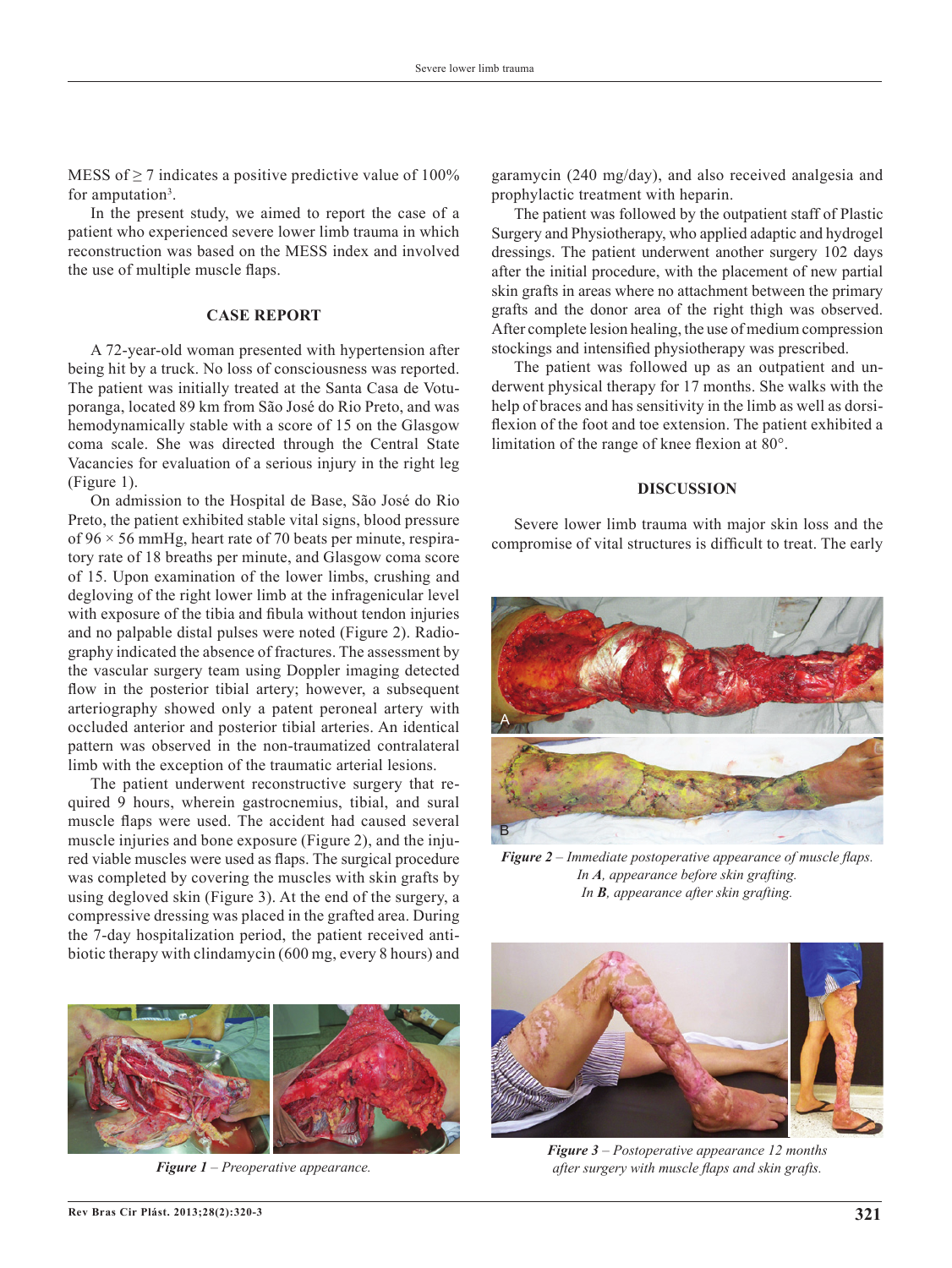and definitive reconstruction of complex trauma of the limbs was introduced in Ljubljana, Slovenia, by Godina<sup>4</sup>, who since 1976 — has performed reconstruction using microsurgical flaps in the first 72 hours after injury but before the onset of fibrosis.

After several years, certain limitations remain, both in terms of material and technique, which prevent the widespread application of free flaps in emergency cases. These procedures are costly and require specialized teams<sup>5</sup>. There is a need not only to cover the wound, but also to ensure joint mobility, deambulation, and a return to normal activities. Several studies have increasingly indicated the development of cutaneous coverage.

In 1994, Zumiotti et al.<sup>6</sup> presented the results of coverage with free flaps in 27 patients with open fractures. It was the first publication in the Brazilian literature of the use of free flaps in emergency cases.

Recent advances in microsurgical techniques — both in the broad field and in the procedures related to the vascular peripheral nervous system — that are associated with modern techniques of bone repair as well as fixation methods such as Ilizarov's, have allowed for the recovery of limbs in many

cases that would have undergone amputation at previous instances<sup>7</sup>.

The experience gained in several specialized centers, with the recovery of these "revascularized" limbs, now allows for the careful and thorough assessment of the clinical results presented.

However, several studies have surprisingly indicated that, in certain cases, the attempted recovery was less satisfactory than that obtained or expected by immediate amputation<sup>7</sup>. This makes the decision to be made by the surgeon at the time of initial patient care and during the course of treatment even more difficult. Given the gravity of the issue, a combination of factors such as the effort made and the ability to distinguish lesion severity — that is, differentiate recoverable viable lesions from those that will inevitably progress to amputation — plays an important role. The goal is to ensure that the decision of keeping the limb is not postponed indefinitely, which may result in significant increase in morbidity, mortality, hospital costs, and psychological trauma to the patient. However, it may be difficult to take this decision while ensuring an acceptable safety margin.

|                |                                           | Table 1 - Mangled Extremity Severity Score Index.                                                                 |                |
|----------------|-------------------------------------------|-------------------------------------------------------------------------------------------------------------------|----------------|
| <b>Type</b>    | <b>Characteristics</b>                    | <b>Lesions</b>                                                                                                    | <b>Sutures</b> |
|                | Group of skeletal lesions and soft tissue |                                                                                                                   |                |
| 1              | Low energy                                | Sharp wound, simple closed fracture, projectile low-caliber firearm                                               |                |
| $\overline{c}$ | Medium energy                             | Multiple or exposed fractures, dislocation, moderate crush injury                                                 | 2              |
| $\overline{3}$ | High energy                               | Explosion gunshot wound from a high-speed firearm                                                                 | 3              |
| $\overline{4}$ | Massive crushing                          | Fall from a tree, train accident, smothering                                                                      | $\overline{4}$ |
| Shock group    |                                           |                                                                                                                   |                |
| 1              | Hemodynamically<br>normotensive           | Stable blood pressure                                                                                             | $\Omega$       |
| 2              | Transient hypotension                     | Unstable pressure, but responding to intravenous fluid                                                            |                |
| 3              | Prolonged hypotension                     | Systolic pressure of $\leq 90$ mmHg and responding to intravenous infusion<br>of fluid only in the operating room | 2              |
|                | <b>Ischemic group</b>                     |                                                                                                                   |                |
| $1*$           | Absence                                   | Pulse without signs of ischemia                                                                                   | $0*$           |
| $2*$           | Mild                                      | Pulse reduced without signs of ischemia                                                                           | $1*$           |
| $3*$           | Moderately                                | No pulse on Doppler imaging, prolonged capillary refill, paresthesia,<br>decreased motor activity                 | $2*$           |
| $4*$           | serious                                   | Pulseless, cold limb, which is paralyzed and numb without capillary refill                                        | $3*$           |
| Age group      |                                           |                                                                                                                   |                |
|                | $<$ 30 years                              |                                                                                                                   | $\overline{0}$ |
| $\overline{2}$ | $30 - 50$ years                           |                                                                                                                   |                |
| 3              | $> 50$ years                              |                                                                                                                   | $\overline{2}$ |

\*Multiply by 2 if ischemia persists for > 6 hours.

Limbs with scores of 7–12 points usually require amputation. Limbs with scores of 3–6 points are usually viable.